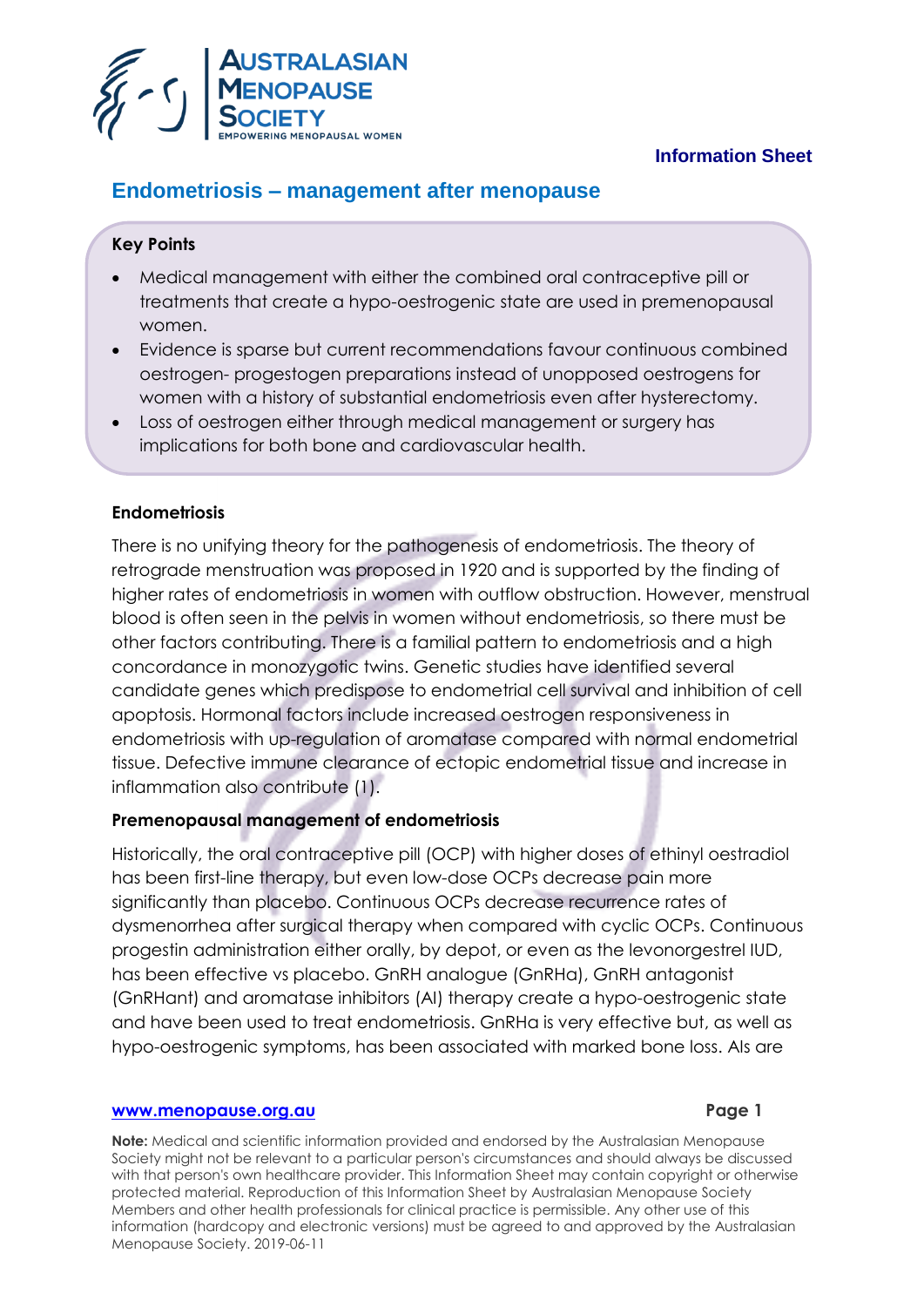second-line treatment. They decrease oestrogen production by aromatase but in premenopausal women may be associated with increased gonadotrophin drive to the ovary and are therefore used in combination with GnRHa or after oophorectomy (2). These measures for control of endometriosis have relevance for bone health in women approaching the menopause.

Since endometriosis inevitably returns after surgical extirpation or on cessation of medical therapy, current recommendations for the premenopausal treatment of endometriosis are to use ongoing medical treatment to treat pain and control endometrial growth, and to avoid recurrent surgery until surgery is needed to facilitate fertility. Definitive surgery which usually includes hysterectomy and bilateral oophorectomy can then be reserved for after completion of family (3, 4).

### **Postmenopausal patients with a history of endometriosis**

It is apparent that oestrogen exposure is a stimulus to endometriosis growth (5). Menopause, either natural, or surgically or medically induced relieves endometriosis related symptoms. However, one cannot attribute this solely to a fall in circulating blood oestradiol. Follicular fluid released directly into the pelvis at the time of ovulation contains 4000 to 5000 times the concentration of oestradiol of that which is measured in the blood (6). Moreover, OCPs which contain oestrogen and progestin are often effective in controlling endometriosis in premenopausal women. Therefore, it is prevention of ovulation by oophorectomy or medically, as in OCP use, or naturally by menopause, that has the major impact on the treatment of endometriosis.

### **Risk of recurrence of endometriosis with menopausal hormone therapy**

The evidence for safety or lack thereof of menopausal hormone therapy (MHT) is very sparse (7, 8). Gemmell et al reviewed the evidence for menopausal management in the setting of a history of endometriosis (9). They found only 32 case reports/series including 42 patients. Of these, 36 patients had had surgical menopause and 2 patients with natural menopause underwent subsequent bilateral oophorectomy.

Recurrence of endometriosis was reported in 17 case reports. Of these, 12 patients with prior hysterectomy were taking oestrogen alone (some in high dose). Four patients were taking cyclical oestrogen plus progestogen therapy, and in one case the combined oestrogen-progestogen regimen is not specified. The majority of patients had had extensive endometriotic disease pre MHT. The only clinical trial of unopposed oestrogen vs oestrogen + progestogen therapy was small and underpowered to show a statistically significant increase in risk of recurrence of endometriosis with unopposed oestrogen (RR 7.24, CI 0.40, 130.54) (10).

### **[www.menopause.org.au](http://www.menopause.org.au/) Page 2**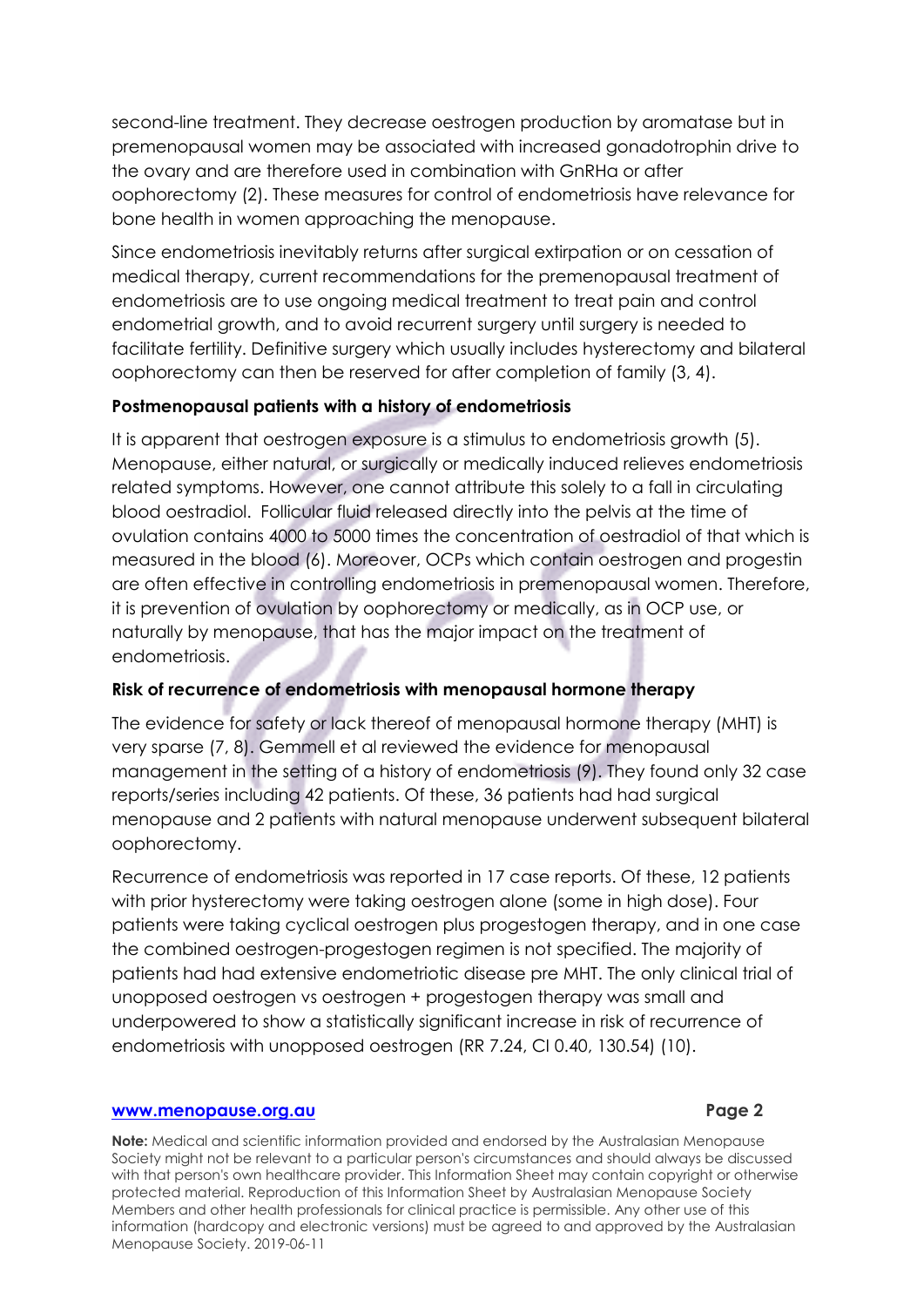# **Malignant transformation of endometriotic deposits**

Twenty case reports and series of malignant transformation of endometriotic foci in postmenopausal women with a history of endometriosis on HRT have been identified (n=25). Unopposed oestrogen was used in all but 1 patient, with the addition of testosterone in 4 patients. Two patients had the addition of progestogen after some years on unopposed oestrogen and 1 patient took cyclical progestogen. Endometrioid adenocarcinoma was by far the most commonly diagnosed MHTassociated malignancy in patients with a history of endometriosis (n = 18). Leiserowitz et al reported a second series of 10 patients with extragonadal endometriosisrelated malignancy (11). Nine of these women were postmenopausal, with 6 women reported to have taken unopposed oestrogen.

There has been one case report of recurrence and malignant transformation of endometriosis associated with highly-concentrated soy isoflavone supplement use and the safety of phytoestrogens in this patient population is therefore unclear (9).

Although the evidence remains sparse and case reports of recurrence or malignant transformation are few, current recommendations favour continuous combined oestrogen-progestogen preparations instead of unopposed oestrogens for women with a history of substantial endometriosis even after hysterectomy, especially if there has been extensive disease.

### **Implications for post-menopausal bone and cardiovascular health**

The premenopausal treatment of endometriosis involves reducing the oestrogen effect on endometriotic tissue, usually by preventing ovulation, by GnRH analogues, or by early oophorectomy leading to premature menopause. This has implications for postmenopausal bone and cardiovascular health. Premenopausal oestrogen loss from any cause is associated with impaired bone density accrual or early bone loss (12). Endometriosis has been also associated with an increase in cardiovascular risk and disease by at least two distinct mechanisms (13). First, early menopause and loss of oestrogen, either through surgery or through medical management, has been shown to be associated with increased cardiovascular risk. Secondly, both endometriosis and atherosclerosis share risk insofar as they are both diseases of inflammation.

Therefore, the menopausal patient with a history of endometriosis presents a particular challenge in managing menopausal symptoms, bone health and prevention of cardiovascular risk.

### **June 2019**

### **[www.menopause.org.au](http://www.menopause.org.au/) Page 3**